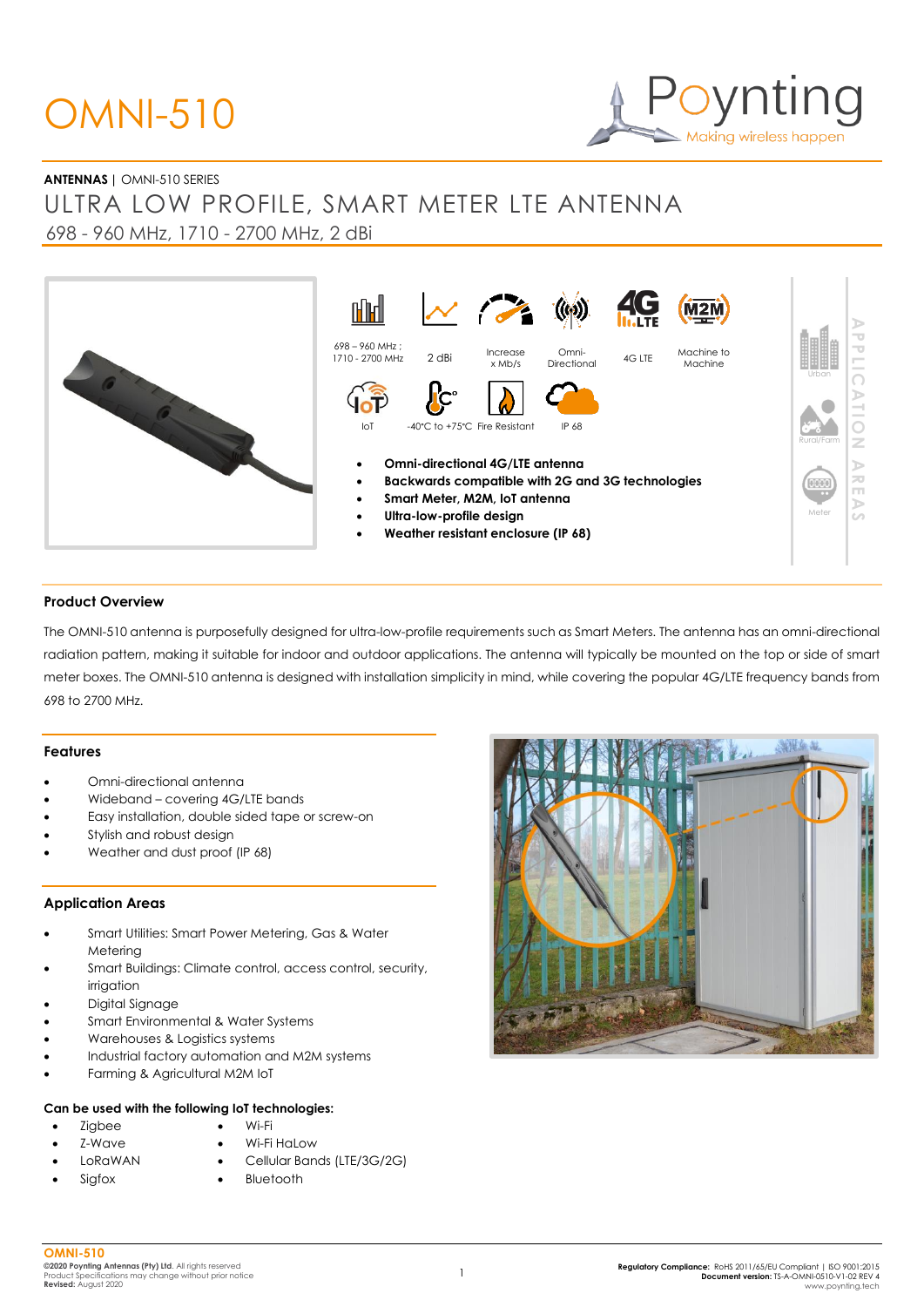

# **Frequency Bands**

The OMNI-510 is an omni-directional antenna that works from 698 – 960 MHz | 1710 – 2700 MHz



#### **Antenna Overview**

| Ports                    |                                    |
|--------------------------|------------------------------------|
| SISO / MIMO              | SISO                               |
| <b>Frequency Bands</b>   | $698 - 960$ MHz<br>1710 - 2700 MHz |
| Polarisation             | Linear Horizontal / Vertical       |
| <b>Peak Gain</b>         | 2 dBi                              |
| Coax Cable Type          | <b>RTK-031</b>                     |
| <b>Coax Cable Length</b> | 1 <sub>m</sub>                     |
| <b>Connector Type</b>    | SMA (M)                            |

*\*The coax cable & connector are factory mounted to the antenna*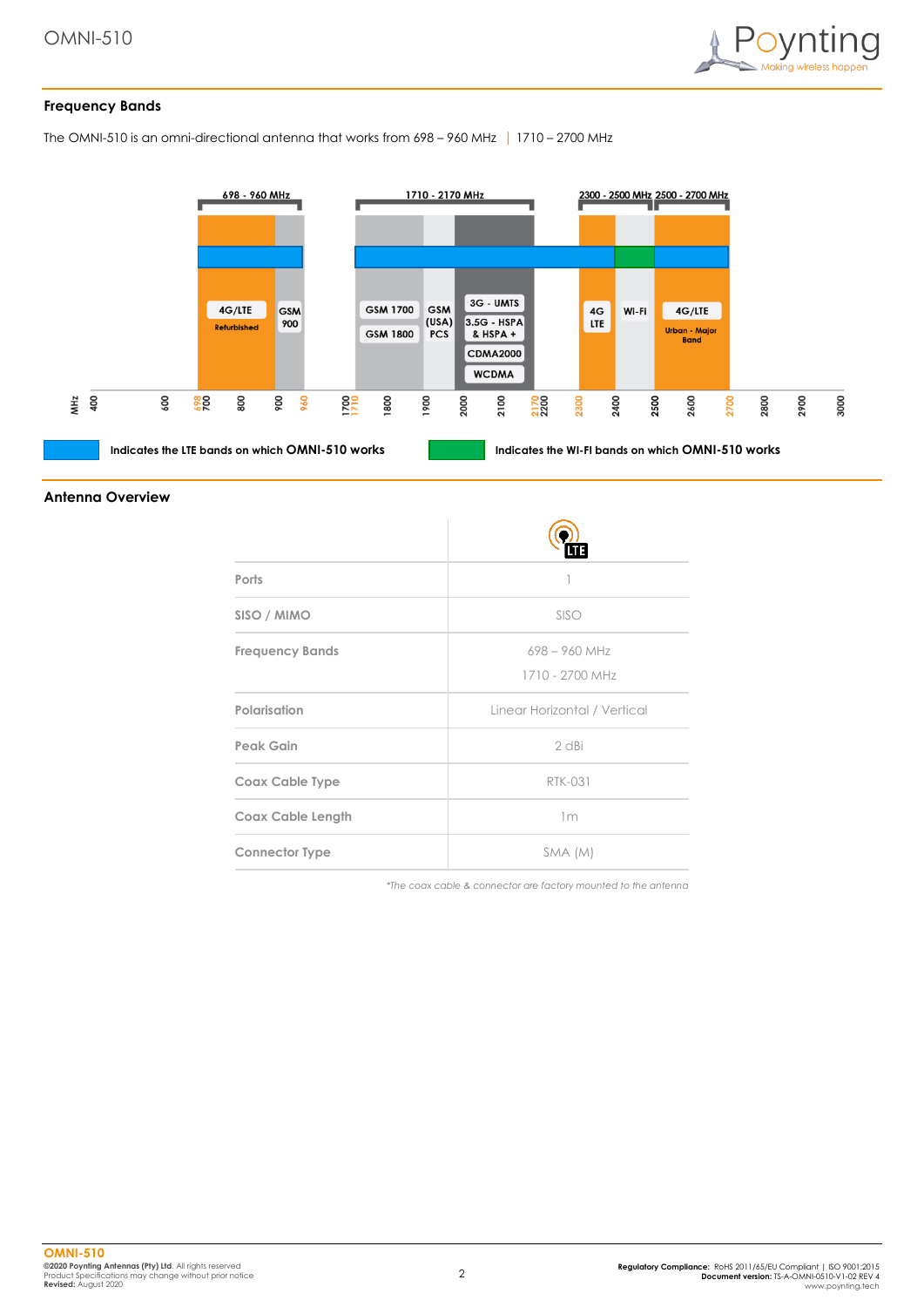

| <b>Electrical Specifications</b> |                                                |  |
|----------------------------------|------------------------------------------------|--|
| Frequency bands:                 | $698 - 960$ MHz                                |  |
|                                  | 1710 - 2700 MHz                                |  |
| Gain (max):                      | 1.8 dBi @ 698-960 MHz                          |  |
|                                  | 2 dBi @ 1710-2700 MHz                          |  |
| VSWR:                            | $< 2.5$ :1 over 85% of the band                |  |
| Feed power handling:             | 10 W                                           |  |
| Input impedance:                 | 50 Ohm (nominal)                               |  |
| Polarisation:                    | Linear Horizontal / Vertical                   |  |
| Coax cable loss:                 | $0.43$ dB/m $@$ 600 MHz<br>0.56 dB/m @ 900 MHz |  |
|                                  | 0.785 dB/m @ 1800 MHz<br>0.91 dB/m @ 2400 MHz  |  |
| DC short:                        | Yes                                            |  |
| <b>Product Box Contents</b>      |                                                |  |
| Antenna:                         | A-OMNI-0510-V1-02                              |  |
| <b>Mounting bracket:</b>         | N/A                                            |  |
| <b>Ordering Information</b>      |                                                |  |
| Commercial name:                 | <b>OMNI-510</b>                                |  |
| Order product code:              | A-OMNI-0510-V1-02                              |  |
| <b>EAN number:</b>               | 6009880915699                                  |  |
|                                  |                                                |  |

# **Mechanical Specifications**

| <b>Product dimensions</b>   | 135mm x 20mm x 10mm           |
|-----------------------------|-------------------------------|
| <b>Packaged dimensions:</b> | 200 mm x 180 mm x 15mm        |
| Weight:                     | 0.046 kg                      |
| Packaged weight:            | $0.052$ kg                    |
| Radome material:            | TPE (Thermoplastic Elastomer) |
| Radome colour:              | Pantone Black 6C              |
| <b>Mounting Type:</b>       | Adhesive backing or           |
|                             | 2 x Ø3 holes for Screw mount  |

# **Environmental Specifications, Certification & Approvals**

| <b>Wind Survival:</b>                         | $\leq 160$ km/h                     |
|-----------------------------------------------|-------------------------------------|
| Temperature Range (Operating):                | $-40^{\circ}$ C to $+70^{\circ}$ C  |
| <b>Environmental Conditions:</b>              | Outdoor/Indoor                      |
| Water ingress protection ratio/standard:      | IP 68                               |
|                                               | (Excluding connector)               |
| Salt Spray:                                   | MIL-STD 810F/ASTM B117              |
| <b>Operating Relative Humidity:</b>           | Up to 98%                           |
| <b>Storage Humidity:</b>                      | 5% to 95% - non-condensing          |
| <b>Storage Temperature:</b>                   | $-40^{\circ}$ C to $+70^{\circ}$ C  |
| <b>Enclosure Flammability Rating:</b>         | <b>UL 94-HB</b>                     |
| Impact resistance:                            | IK 10                               |
| <b>Product Safety &amp;</b><br>Environmental: | Complies with CE and RoHS standards |

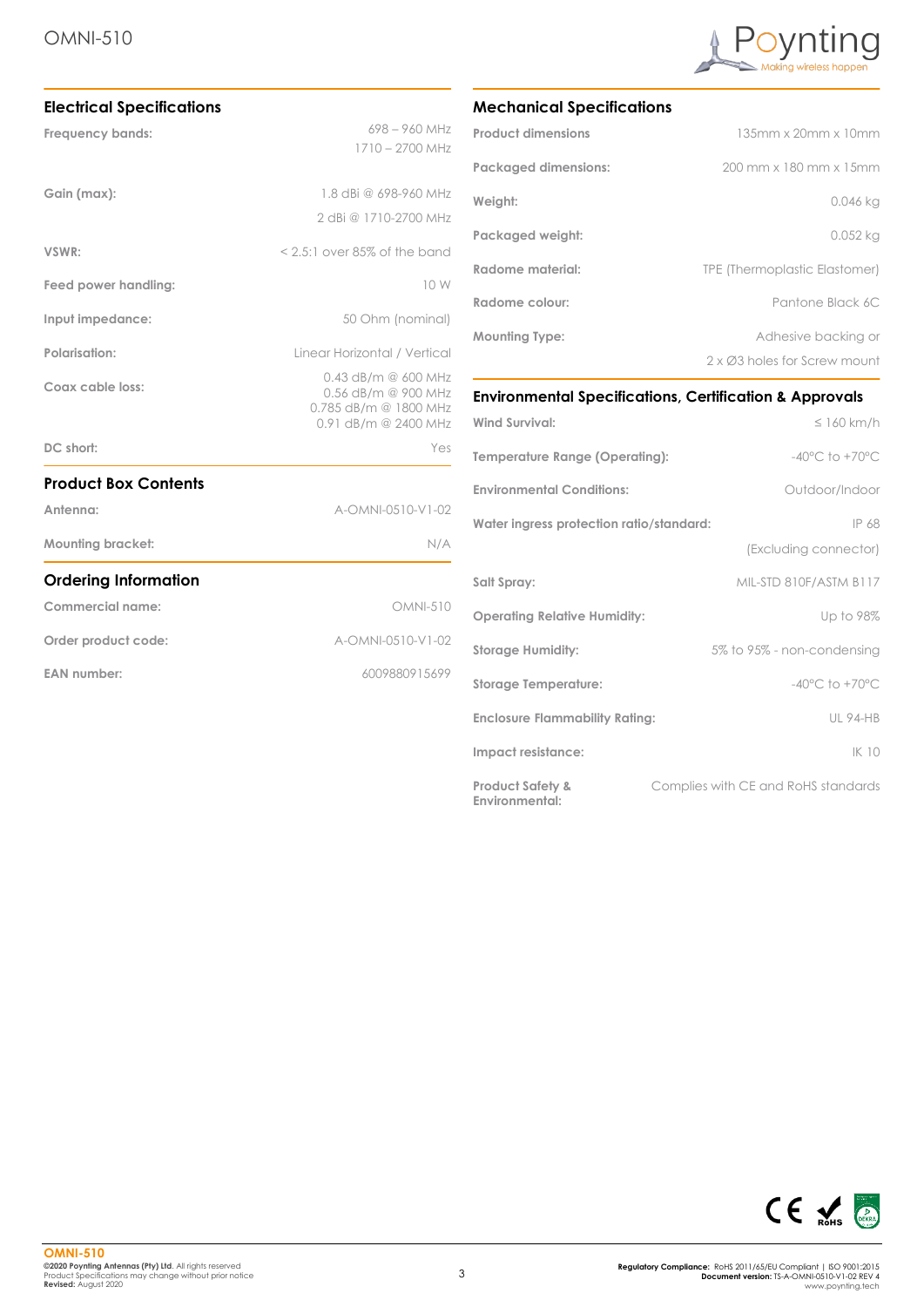

# **Antenna Performance Plots**



# **Voltage Standing Wave Ratio (VSWR)**

VSWR is a measure of how efficiently radio-frequency power is transmitted from a power source, through a transmission line, into a load. In an ideal system, 100% of the energy is transmitted which corresponds to a VSWR of 1:1.

The OMNI-510 delivers superior performance across all bands with a VSWR of 2.5:1 or better across 85% of the bands.

# **GAIN (EXCLUDING CABLE LOSS**



## **Gain\* in dBi**

2 dBi is the peak gain across all bands from 698 – 2700 MHz

| Gain @ 698 - 960 MHz :  | $1.8$ dBi |
|-------------------------|-----------|
| Gain @ 1710 - 2700 MHz: | 2 dBi     |

*\*Antenna gain measured with polarisation aligned standard antenna*

## **Technical Drawings**

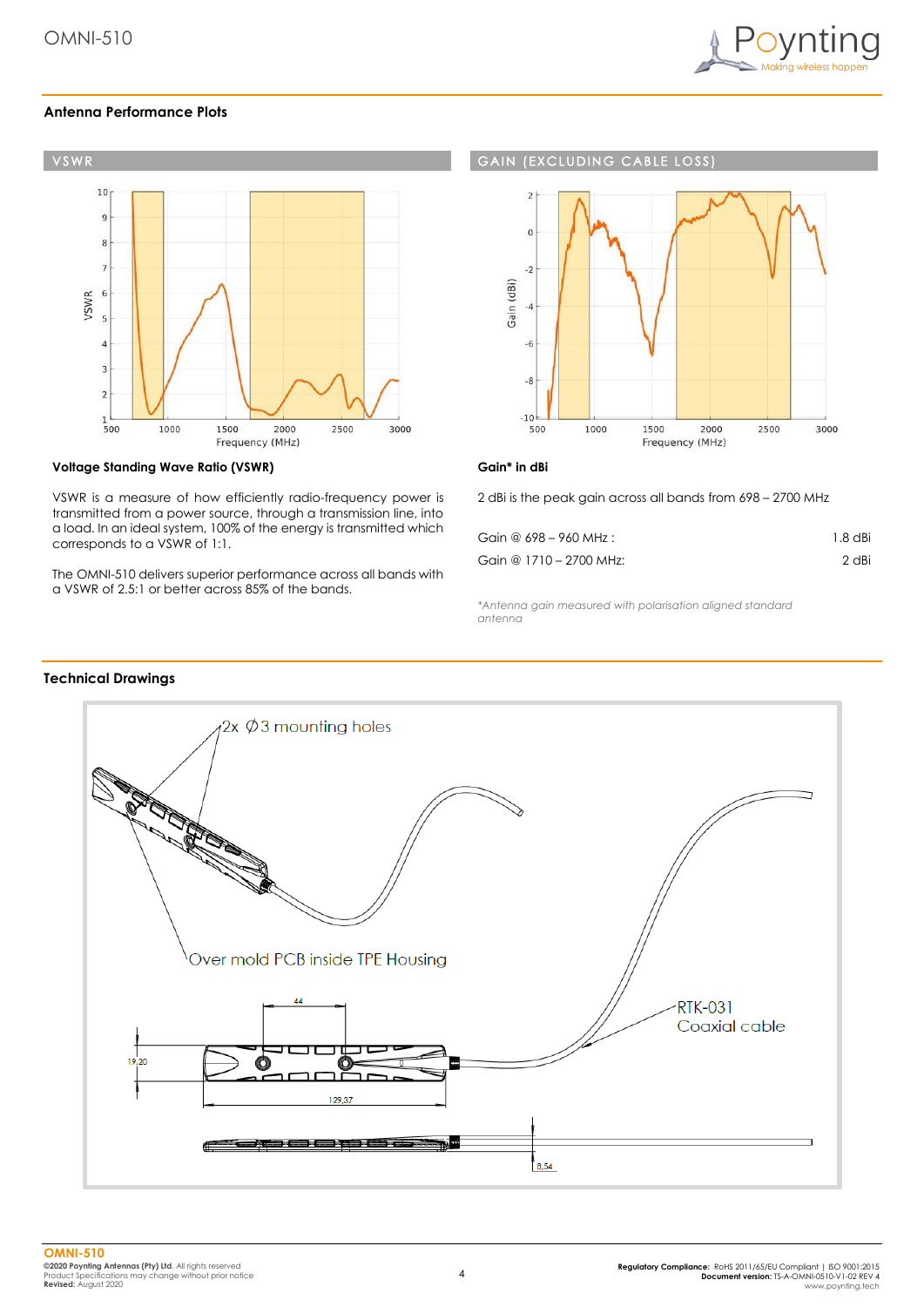

# **Radiation Patterns**

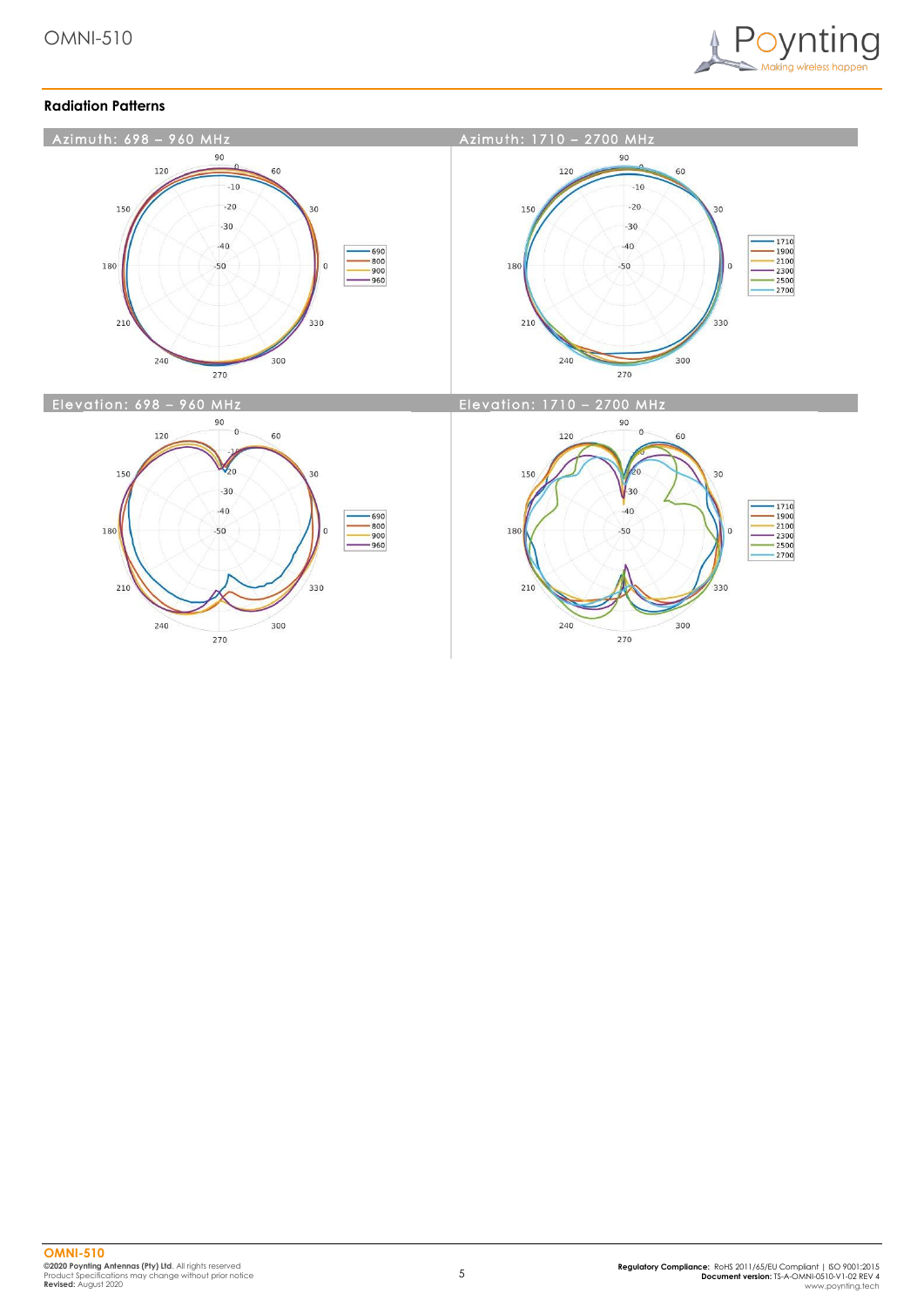

# **Mounting Options**



## **Surface Mount**

Adhesive backing with 2 x Ø3 holes for Screw mount